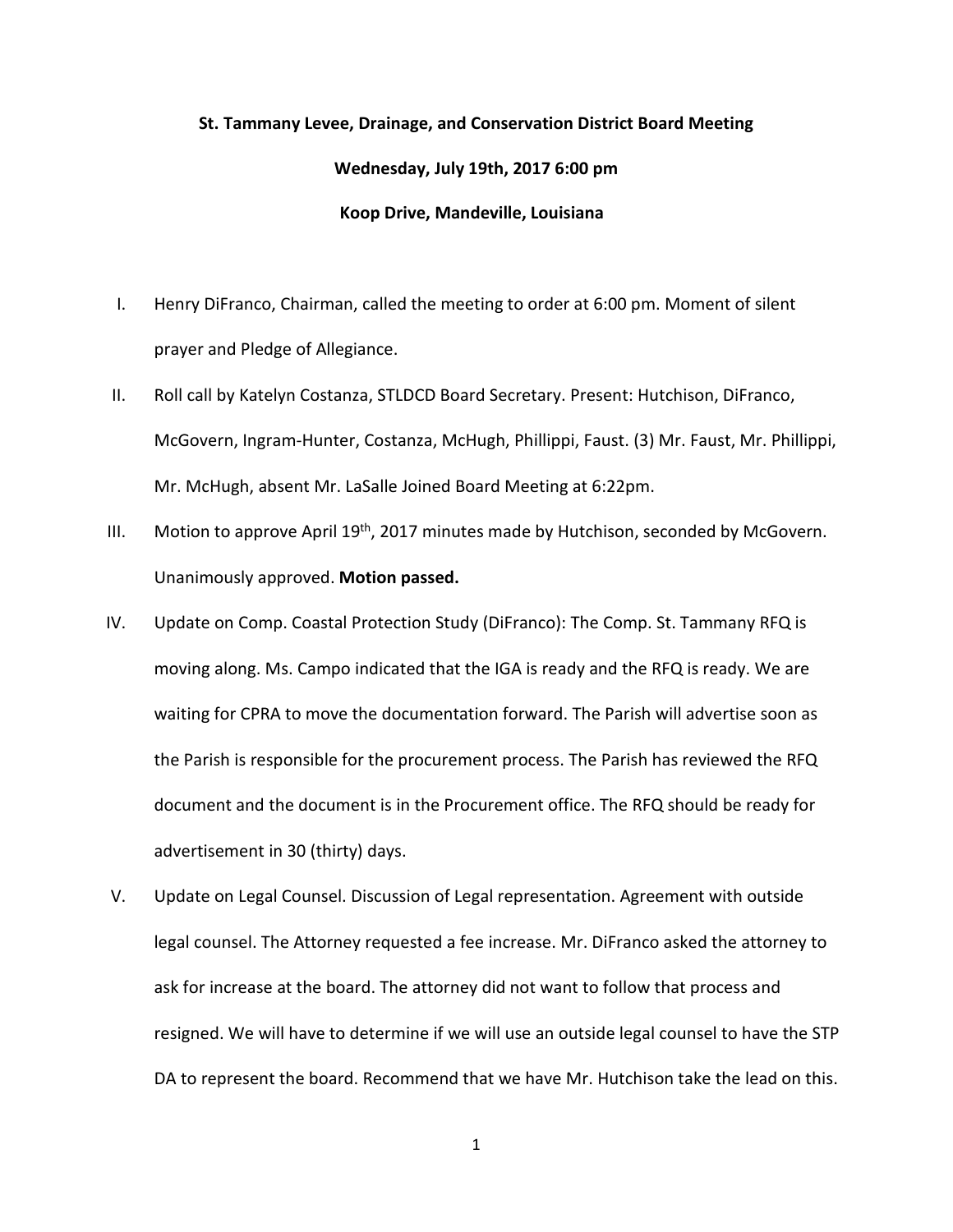Mr. McGovern would like to have an independent attorney in the case that there is a conflict of interest. Mr. Hutchison will yield to Mr. McGovern to contact the DA first and then contact a private attorney. (DiFranco).

- VI. Update on the STLDCD SOW for Linfield, Hunter & Junius, Inc. Mr. DiFranco sent a draft to board. Motion to approve the SOW. Motion put forward by MR. Hutchison, seconded by Mr. McGovern adhering to the fact that the attorney will review when selected. (DiFranco).
- VII. Appointment of Selection Committee for the St. Tammany Comprehensive Coastal Plan. The board will appoint three members for the selection committee. Recommend that we appoint Mr. Phillippi, Mr. Hutchison, Mr. McHugh. Motion by Mr. McGovern, Seconded by Mrs. Ingram Hunter.
- VIII. Treasurer Report Balance sheet shows no change. Mr. Hutchison sent the ASLB a check for 250.00 in support of their NFIP. (Hutchison)
	- IX. Mr. Hutchison has the workshop certificates. Mr. Hutchison has passed insurance coverage policy to Ms. Costanza. Approval of May 17th meeting date in Koop Dr in Mandeville.
	- X. Mrs. Katelyn Costanza has provided a signup sheet for automatic updates for STLDCD communication.
	- XI. MR. DiFranco would like to make the public aware that the board will have the ability to serve until replaced. Act 42 was approved and signed by the governor on June 3rd.
- XII. Public comment: None.

2